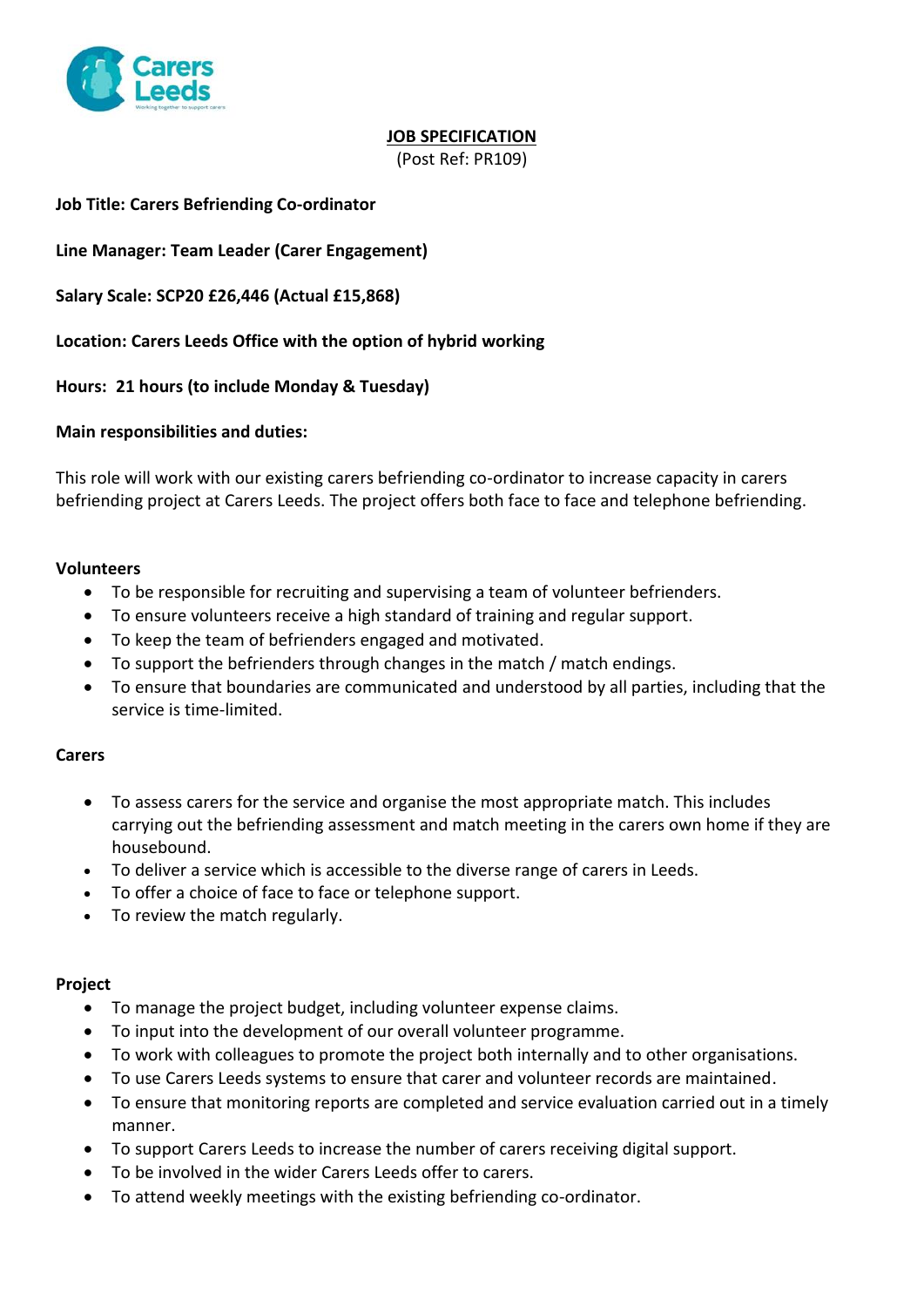

### **Core Values & Behaviours:**

At Carers Leeds we are one team, working together to benefit carers. We have a shared set of values and behaviours which guide everything we do. **Values** are the things we believe are important at Carers Leeds. **Behaviours** are what we expect staff, trustees and volunteers to do, to enact our values. These values and behaviours apply to how staff, trustees and volunteers interact with each other and the way we work with carers and external partners.

These values and Behaviours are continually reinforced from induction through supervision and team meetings.

- **Integrity –** we are honest, fair and speak up
- **Accountability** we do what we say we will and take responsibility for our actions
- **• Inclusion** we value differences and take action to reduce exclusion
- **Respect -** we value and listen to each other
- **Excellence -** we continually improve through listening, learning and innovation
- **Kindness -** we are friendly, caring, and considerate
- **Empowerment -** we support, trust, and promote empowerment to make a difference

#### **Respect for service user Confidentiality**

The jobholder should always respect service user confidentiality and not divulge information unless sanctioned by the requirements of the role

This post is subject to a satisfactory DBS check

## **Person Specification**

Applicants for this role should use your application form to show that you meet all of the essential criteria outlined in the person specification for the position. If you fail to demonstrate this, or are unable *to meet the criteria, it is unlikely you will be shortlisted for an interview for this post.*

|    | <b>Knowledge and Understanding</b>                                   | Essential/<br><b>Desirable</b> | How<br>identified<br>Application /<br><b>Interview</b> |
|----|----------------------------------------------------------------------|--------------------------------|--------------------------------------------------------|
| 1. | Experience of recruiting and manging volunteer befrienders           | Essential                      | A/I                                                    |
| 2. | Broad understanding of issues faced by unpaid carers                 | Essential                      | A/I                                                    |
| 3. | An understanding of safeguarding in relation to vulnerable<br>adults | Essential                      | A/I                                                    |
| 4. | An awareness of local services in Leeds                              | Desirable                      | A                                                      |
| 5. | An understanding of loneliness and social isolation                  | Essential                      | A/I                                                    |
| 6. | Good conversation and listening skills                               | Desirable                      | A                                                      |